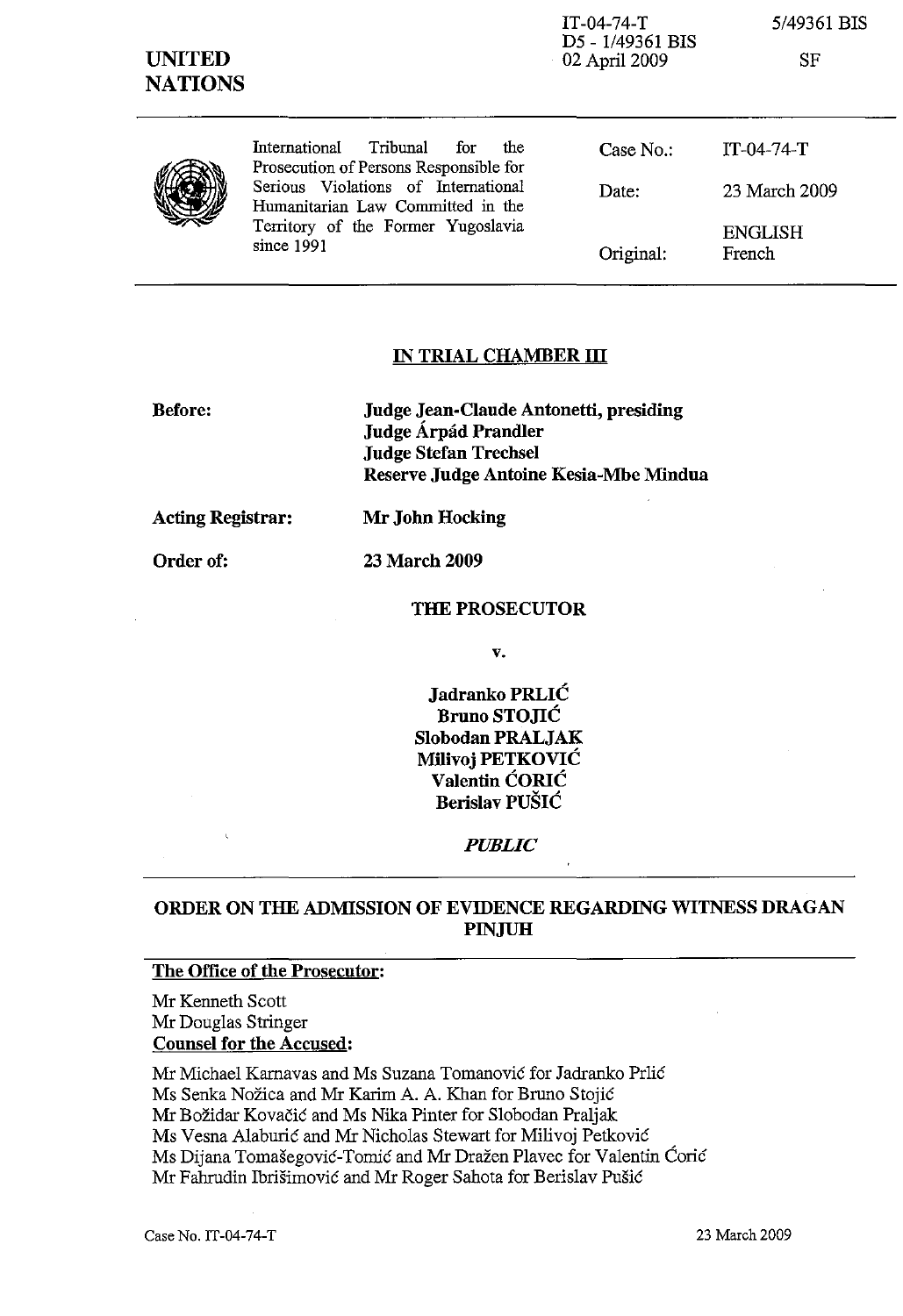**TRIAL CHAMBER III** ("Chamber") of the International Tribunal for the Prosecution of Persons Responsible for Serious Violations of International Humanitarian Law Committed in the Territory of the Former Yugoslavia since 1991 ("Tribunal"),

**CONSIDERING** that Counsel for the Accused Stojic ("Stojic Defence") and Petkovic ("Petkovic Defence") and the Office of the Prosecutor ("Prosecution") requested the admission of  $13<sup>1</sup>$ ,  $3<sup>2</sup>$  and  $2<sup>3</sup>$  exhibits, respectively, related to the testimony of Witness Dragan Pinjuh ("Proposed Exhibits"), who appeared on 4 March 2009,

**CONSIDERING** that the Chamber has examined the objections raised by the Prosecution to three Proposed Exhibits from the Stojic Defence, namely Exhibits 1D 02173, 2D 01190 and 2D 01193,<sup>4</sup> and to three Proposed Exhibits from the Petković Defence, namely Exhibits 4D 01266, 4D 01500 and 4D 01714,<sup>5</sup>

**CONSIDERING** that the Chamber has examined the responses presented by the Stojic Defence to the objections raised by the Prosecution against the three abovementioned Proposed Exhibits from the Stojic Defence,<sup>6</sup>

**CONSIDERING** that the Chamber has examined each of the Proposed Exhibits based on the admissibility criteria defined in the Decision on the Admission of Evidence rendered by the Chamber on 13 July 2006 ("Decision of 13 July 2006") and in the Decision Adopting Guidelines for the Presentation of Defence Evidence rendered by the Chamber on 24 April 2008 ("Decision of 24 April 2008"),<sup>7</sup>

**CONSIDERING** that the Chamber decides to admit into evidence the Proposed Exhibits indicated "Admitted" in the Annex attached to this decision since they were put to Witness Dragan Pinjuh and bear sufficient indicia of relevance, probative value and reliability,

IC 00951.

 $^{1}$  IC 00939.

 $200940.$ 

 $300941$ 

 $C$  00943.

C 00944.

Guideline 8 on the admission of documentary evidence through a witness.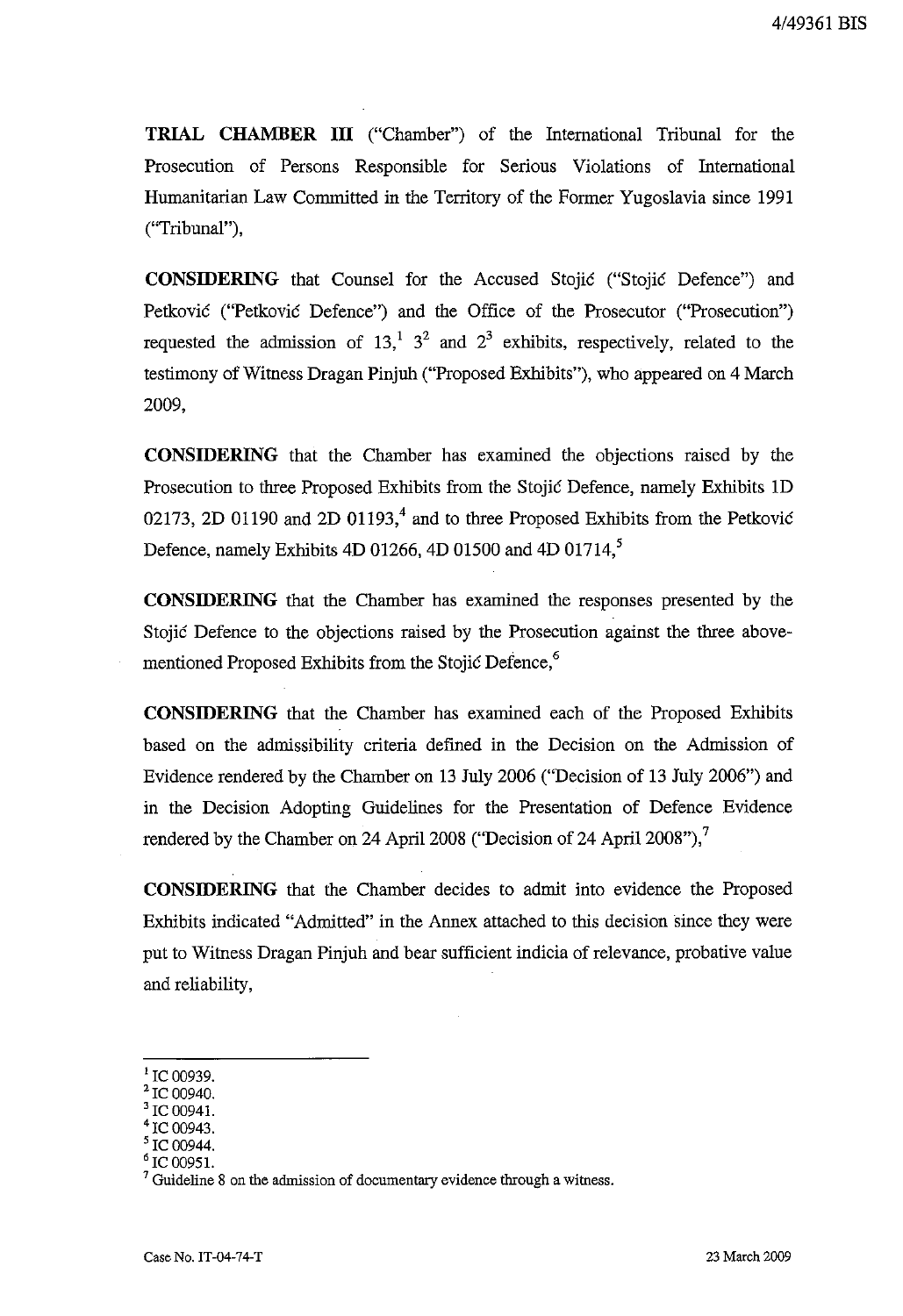**CONSIDERING** that the Chamber decides not to admit into evidence the Proposed Exhibits indicated "Not Admitted" in the Annex attached to this decision since they do not conform to the instructions of the Decisions of 13 July 2006 and 24 April 2008 for the reasons set out in the Annex attached to this decision,

### **FOR THE FOREGOING REASONS,**

**PURSUANT TO** Rules 54 and 89 of the Rules of Procedure and Evidence,

**GRANTS** the Stojic Defence request for admission,

**PARTIALLY GRANTS** the requests for admission of the Petkovic Defence and the Prosecution,

**DECIDES** that there is cause to admit into evidence the Proposed Exhibits indicated "Admitted" in the Annex attached to this decision,

**DENIES** in all other respects the requests for admission of the Petkovic Defence and the Prosecution for the reasons set out in the Annex attached to this decision.

Done in English and in French, the French version being authoritative.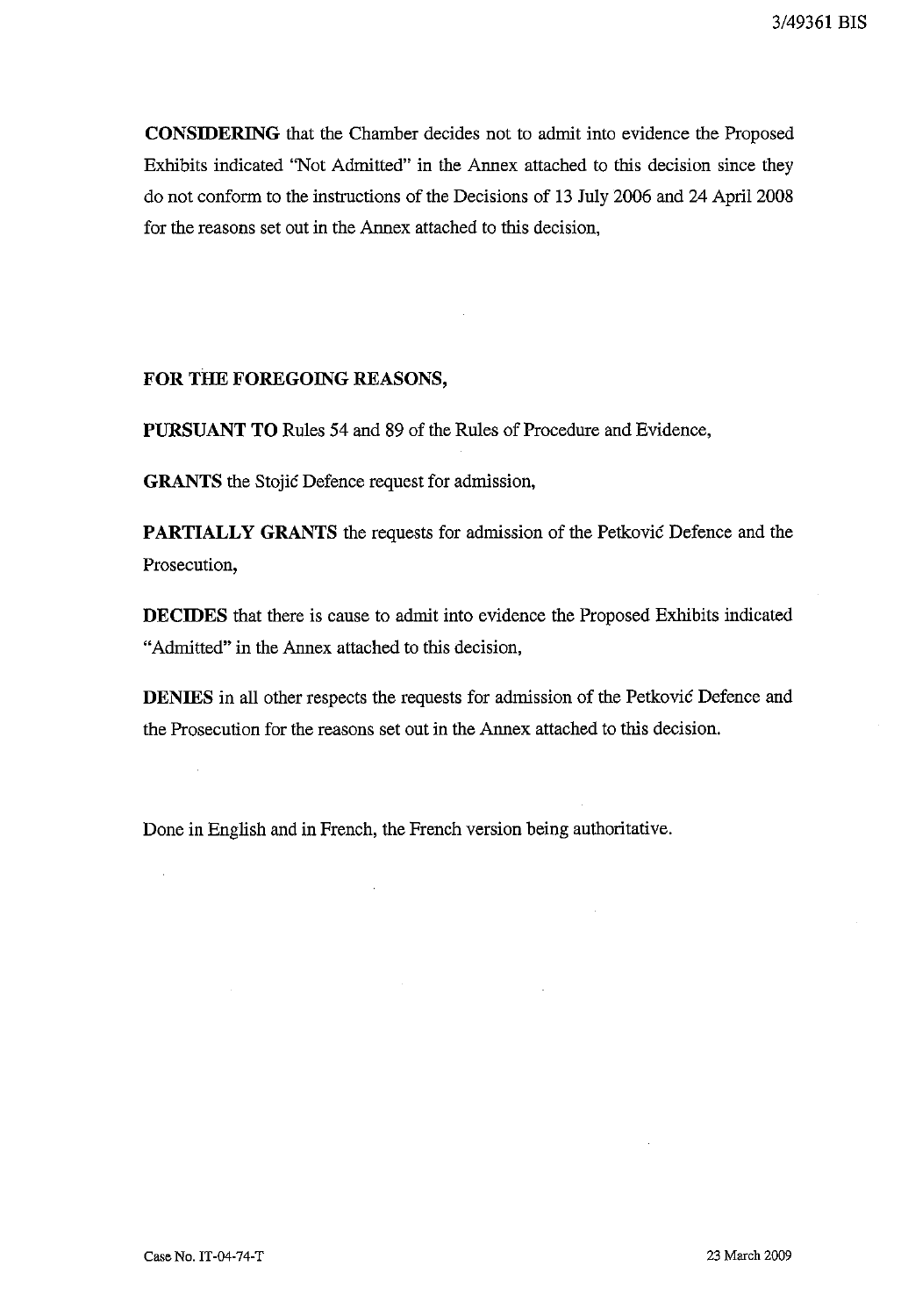/signed/

Jean-Claude Antonetti

Presiding Judge

Done this twenty-third day of March 2009

 $\bar{z}$ 

At The Hague

The Netherlands

 $\bar{z}$ 

## **[Seal of the Tribunal]**